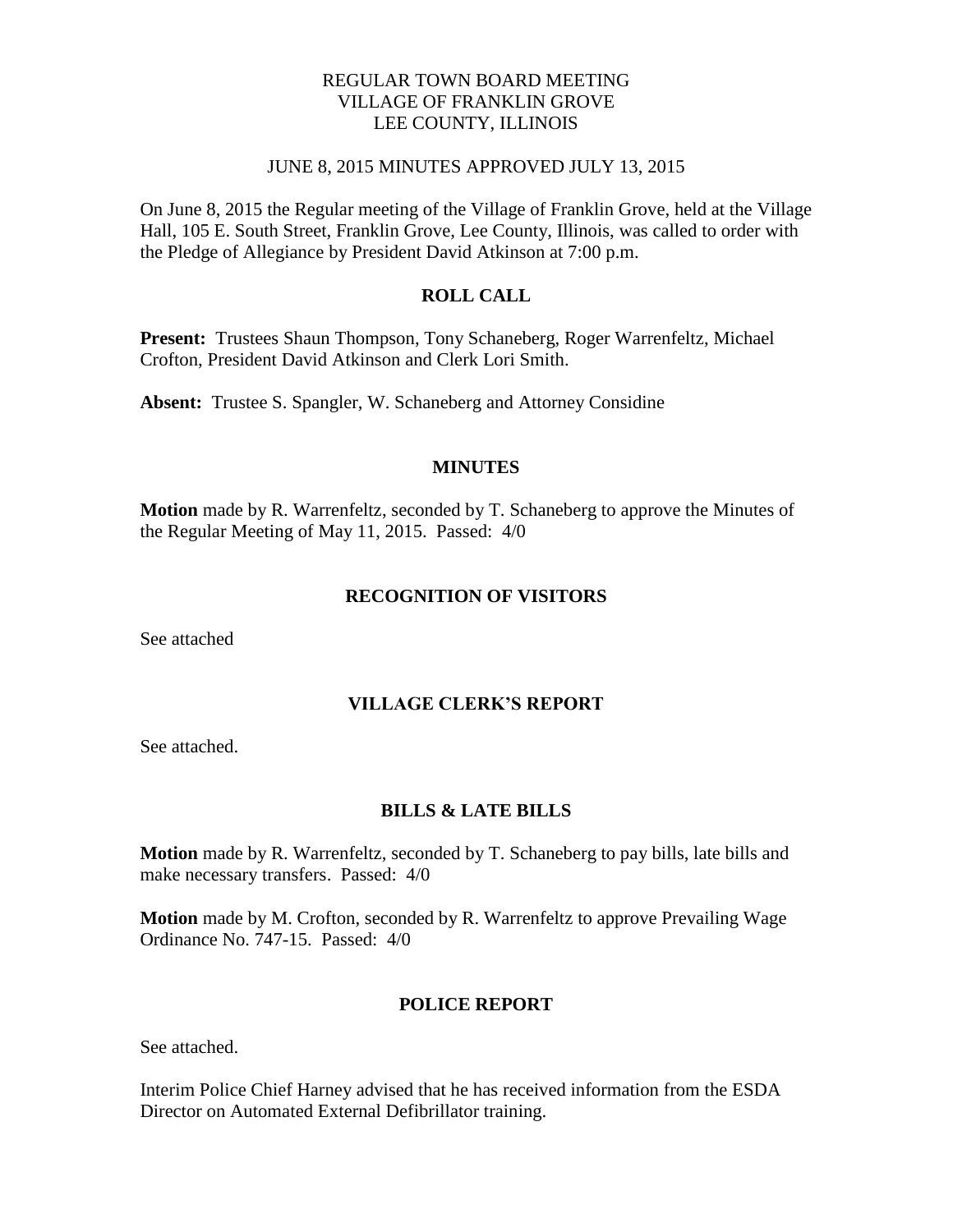# **LEGAL ISSUES (Attorney Considine)**

None

# **GENERAL ISSUES**

President Atkinson advised that Jordan Lahman will be leaving and his last day will be June 15, 2015.

Interim Office Harney requested that payroll be paid two weeks in the rear.

# C**OMMITTEE REPORTS**

# **STREETS & ALLEYS**

(T. Schaneberg Chairman)

Trustee Schaneberg advised that he has not heard anything back from Willett Hoffman on the street project.

Trustee Schaneberg advised that he was given a couple different options for extending the garbage contract. The options need to be reviewed by the board so a vote can possibly be taken at the next month's board meeting. It was the consensus of the board to go with Option A.

# **WATER & SEWER**

#### (R. Warrenfeltz Chairman)

Trustee Warrenfeltz advised that the water main work under the railroad will begin tomorrow and completed by the end of July.

Trustee Warrenfeltz advised that he has not heard anything from Winter Construction on the Well House and will get in touch with Jim Sparber from Baxter and Woodman to see what is going on.

Trustee Warrenfeltz advised that a water rate increase is necessary. After some discussion, President Atkinson suggested a proposal be brought to the next board meeting.

## **COMMUNITY DEVELOPMENT** (E. Uphoff Chairman)

None

# **PROPERTIES**

(M. Crofton Chairman)

None